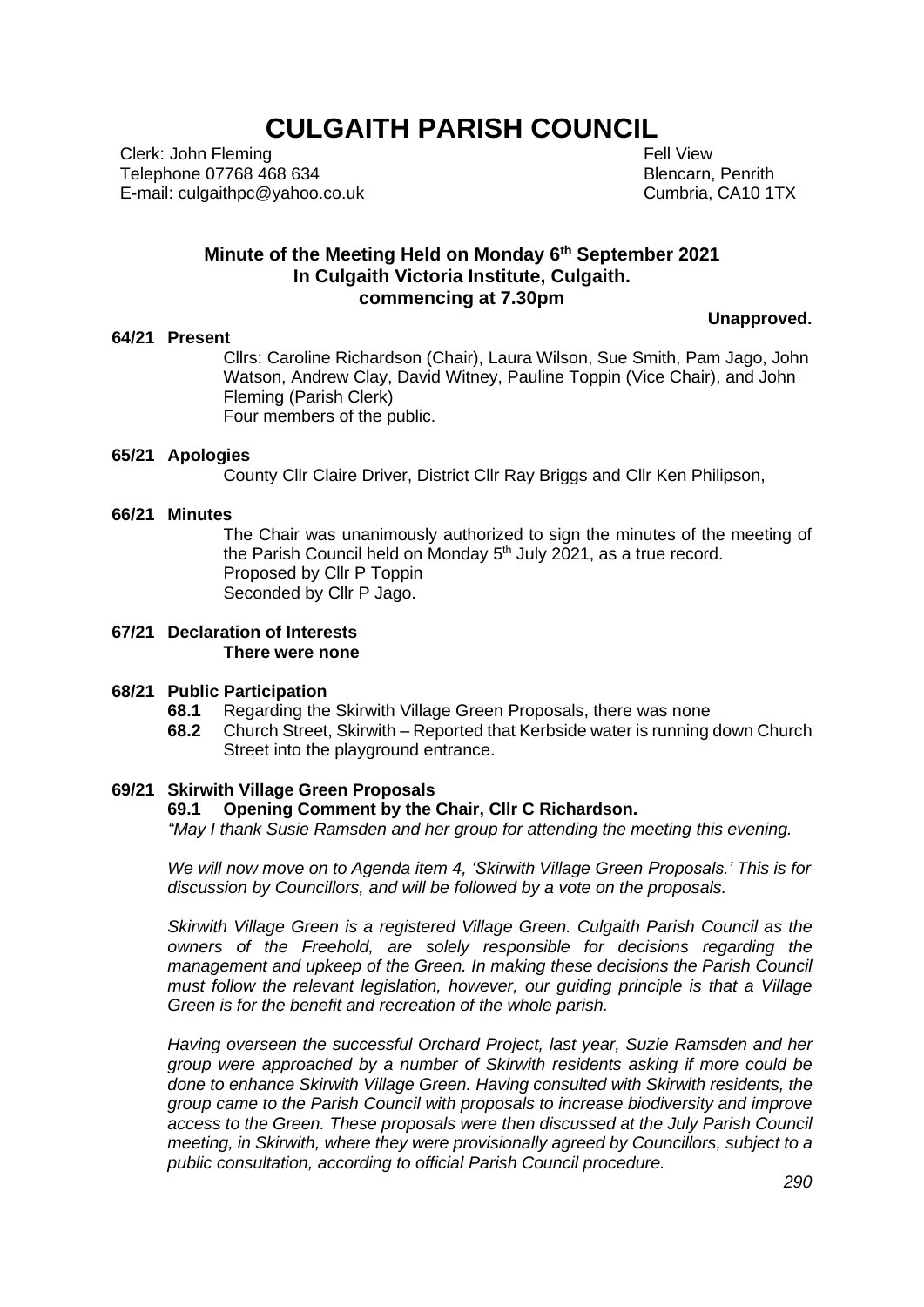*In the light of the responses to the Consultation, the proposals have been further modified. The document to be put to the Parish Council tonight tries to strike a balance between maintaining the natural habitat of the Green, while improving access and recreational opportunities for residents.'*

Cllr C Richardson.

**69.2 The Modified Skirwith Village Green Proposals,** listed below, were then put to the meeting,

## **Wildlife Proposals**

**69.2.1** To install bird/ bat/squirrel boxes along the length of the Village Green; **Map reference 1.**

This proposal does not incur the Parish Council with any cost.

**69.2.2** One area to be strimmed twice yearly, in March and Mid July, in order to promote meadow type flowers and grasses. The area being on the south slope, in front of Garth House. **Map reference 2**

The Parish Council to cover the cost within its annual mowing contract.

**69.2.3 Map reference 5**; **Area Cleared Towards Beck**. To **refrain** from clearing this area, by the Beck, until further advice is taken from Natural England, with reference to the Beck being an SSSI; however, to possibly reconsider this decision in the future.

**69.2.4 To Plant a Chestnut Tree.** This should benefit Red Squirrels. To be planted just below the 30mph sign, a few metres east of Croft View Terrace - about 3m down the banking from the roadside. This location does not appear to be directly in front of a property. This site is the opposite end of the village to where the large Beech tree is and replaces a dead tree recently removed from this area.

This proposal does not incur the Parish Council with any cost.

**69.2.5 To Plant a Selection of Native Bulbs** across the Village Green, such as snowdrops, bluebells etc, taking the professional advice offered by Liz Dawson, from the Environment Agency, who has flora and fauna expertise. This proposal does not incur the Parish Council with any cost.

### **Accessibility Proposals**

**69.2.6 To install Two Benches**.one at **Map reference 2** and the other at **Map reference 4.** The benches proposed are not obtrusive and will be of benefit, especially to the less mobile. The bench at **Map reference 4** being located adjacent to the Beck, near the bridge.

This proposal does not incur the Parish Council with any cost.

**69.2.7 To install a Bench** at **Map reference 7,** at the top of the hill, past the Skelling's entrance, on the Kirkland Road, subject to Highway's approval. This is not part of Village Green.

This proposal does not incur the Parish Council with any cost.

**69.2.8 Existing Paths Across the Village Gree**n be flattened, eliminating any camber, where necessary, (so one foot is not higher than another,) leaving any natural undulations and to be reseeded with a Meadow Grass seed mixture. This will facilitate walking the Village Green, by those Parishioners who are less agile. This proposal does not incur the Parish Council with any cost.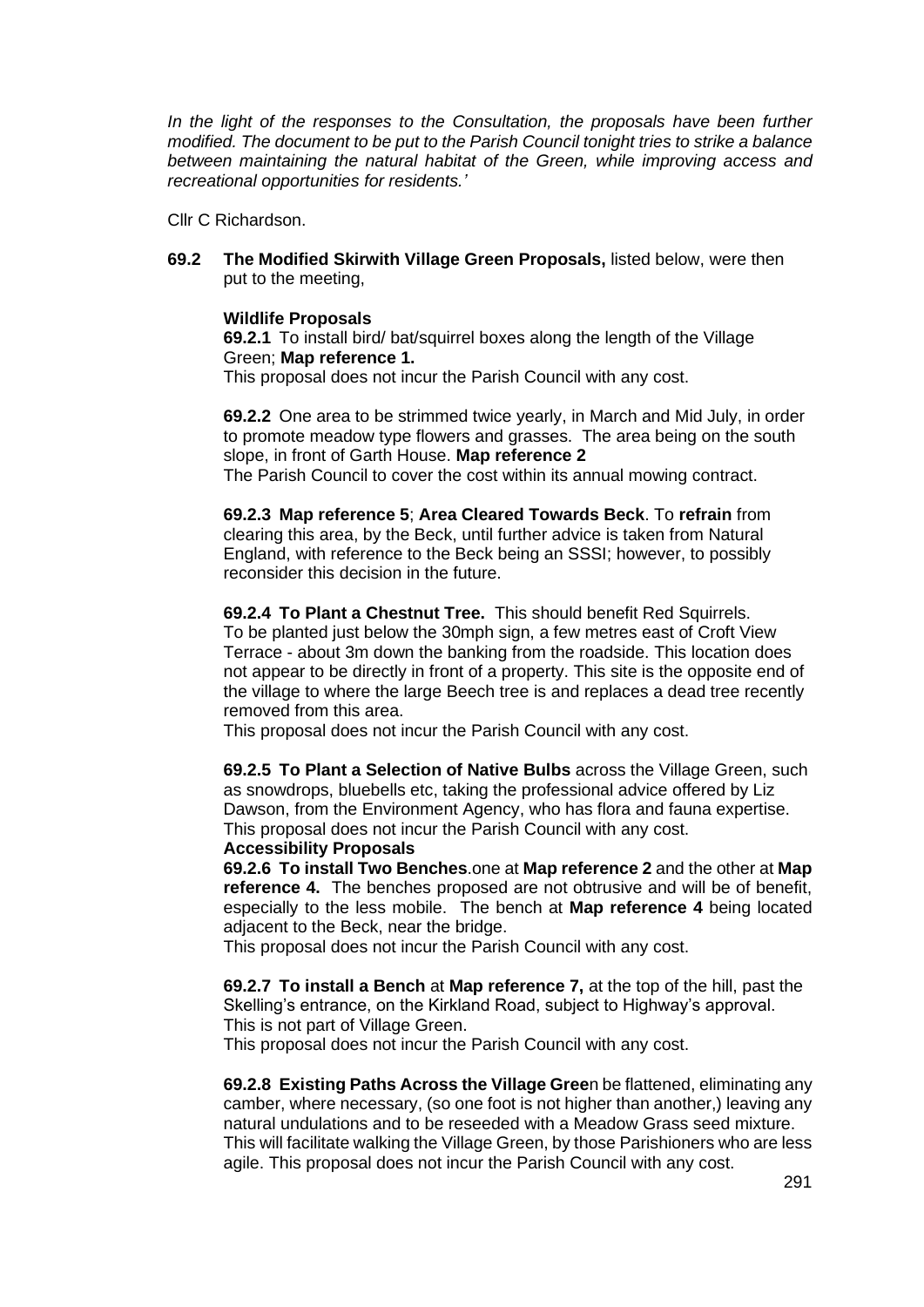**69.2.9 To create a 'Willow Den'**, located, off, but in close proximity to the playground area, at that end of the Village Green. This decision can be reviewed at a future date, if necessary.

This proposal does not incur the Parish Council with any cost

## **69.2.10 Seating Area at Map reference 6**

It was considered that this proposal will result in too many benches being installed on the Village Green; the proposal also prompting some reservations from the Consultation responses.

**Agreed not to proceed** with this proposal at this time but, to reconsider the decision in the future, should there be demand.

**69.2.11 To regularly Mow** throughout the season, an area 15m X 15m, at **Map reference 3**, to facilitate children playing ball games; this decision to be reviewed in 12 months' time

The Parish Council to cover the cost within its annual mowing contract.

**69.2.12** All the above, clauses 69.2.1 to 69.2.11 were unanimously agreed. Proposed by Cllr C Richardson Seconded by Cllr. J Watson.

**69.2.13 Notes** associated with Skirwith Village Green..

- A) The SSSI on Skirwith Village Green only relates to the Beck and no other area. The Beck is defined as from the top of the one bank to top of the opposite bank. Such an SSSI being administered and managed by Natural England.
- B) Skirwith Village Green is designated solely as a 'Registered Village Green'. It is not registered as a 'Common', with property owners having grazing rights listed on their property deeds.

This registration status has been confirmed by the Commons Registrations Office, in Carlisle.

**69.2.14** The Chair thanked Susie Ramsden for all the time and hard work that she and her group had put in, on this initiative, in the interest of all parishioners using and enjoying Skirwith Village Green. Susie Ramsden and her group were also thanked for agreeing to action the agreed proposals.

It was also mentioned that should any unexpected expenditure be incurred in implementing these proposals, a request for financial support should be made to the Parish Council, for Councillor's consideration.

## **69.2.15 Map of the Proposals**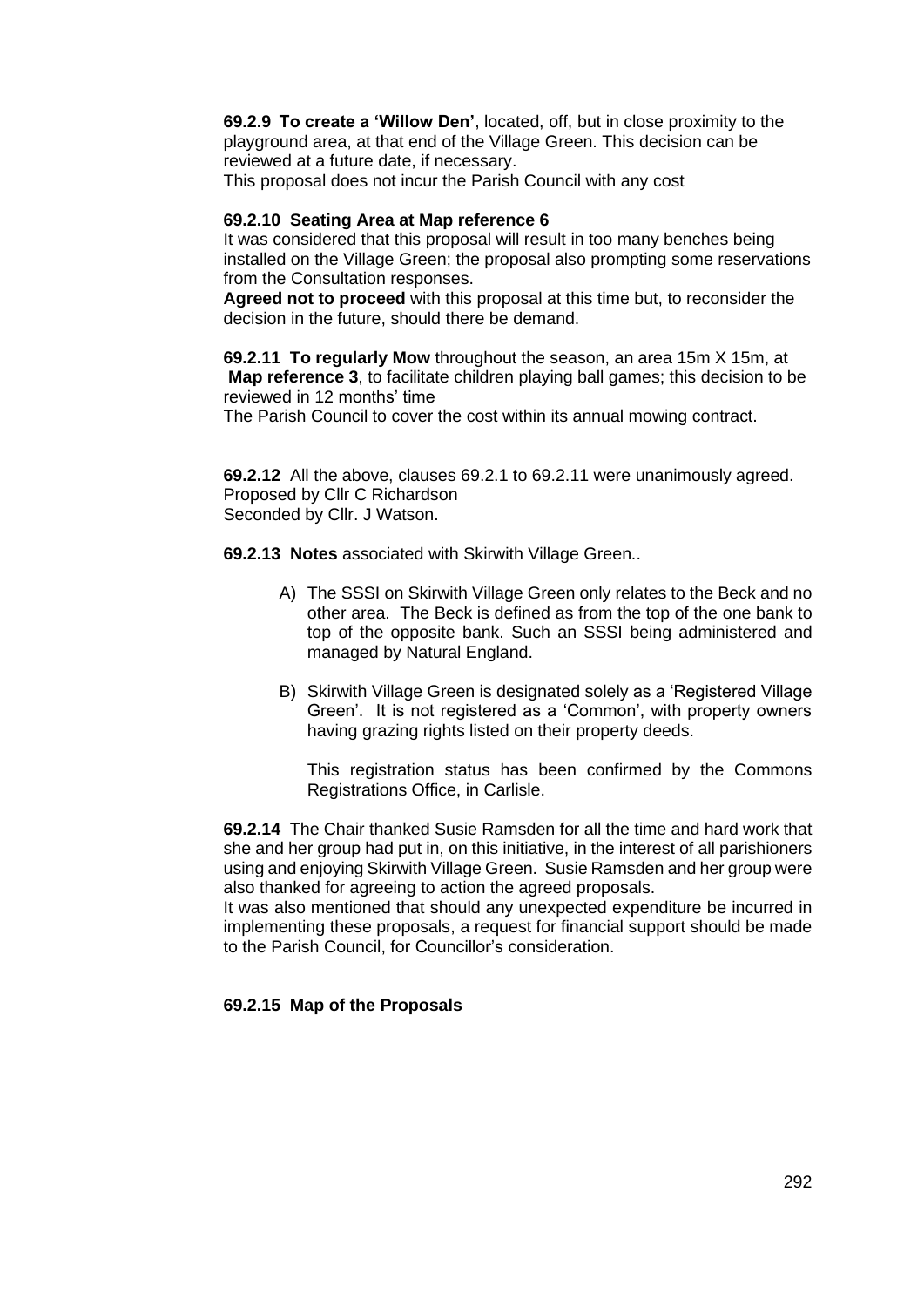

#### **70/21 District and County Council Reports.** There were none.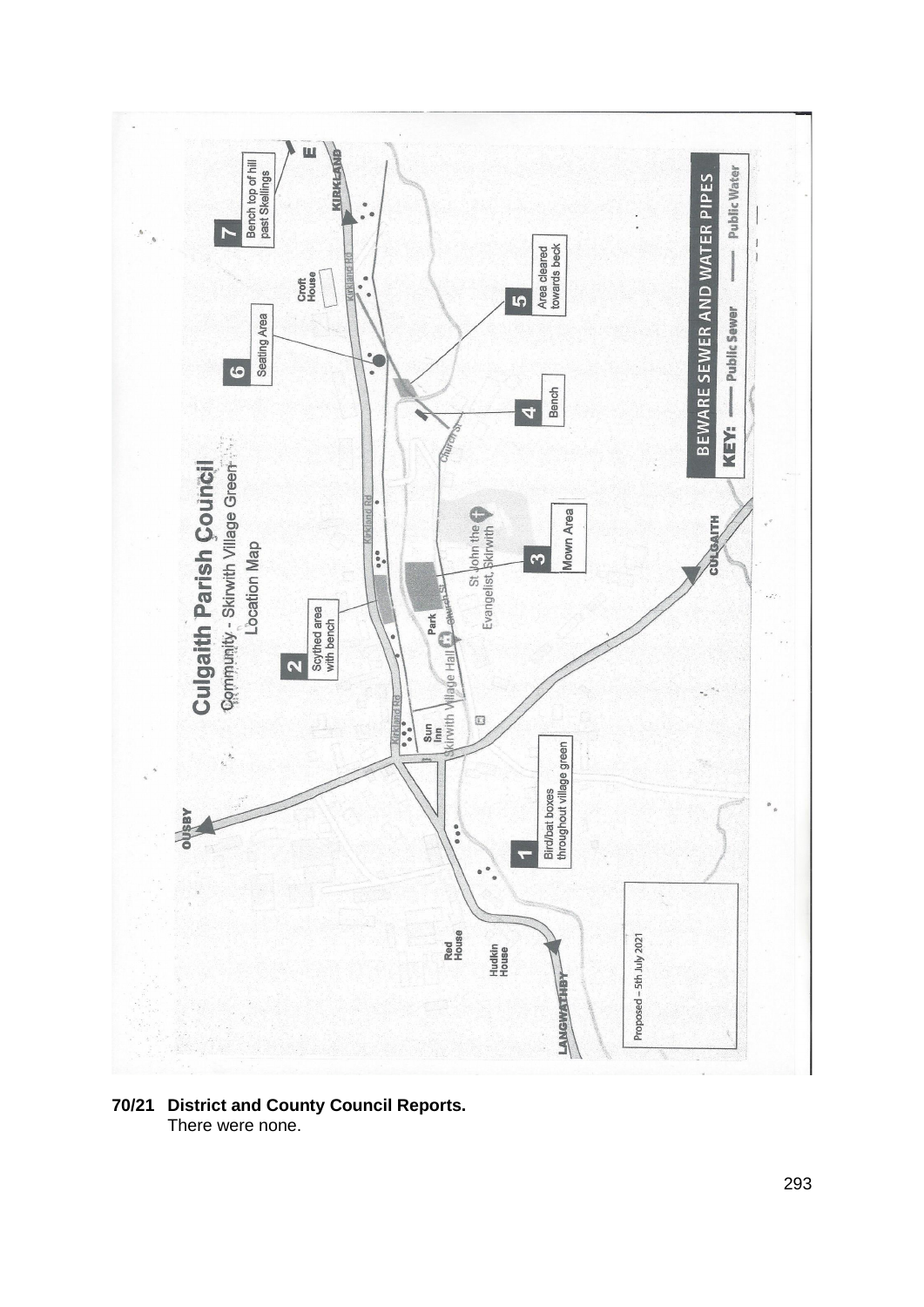## **71/21 Finance (Incl.Vat)**

**72/21 Planning Applications**

|                                                                                                                                                                                                        | Filiance (Incl. Val)<br>71.1 To note the following balances as at: -                                                                                                                                                                                                                                                                                                                                                                                                                           | 28/8/21                                                        |
|--------------------------------------------------------------------------------------------------------------------------------------------------------------------------------------------------------|------------------------------------------------------------------------------------------------------------------------------------------------------------------------------------------------------------------------------------------------------------------------------------------------------------------------------------------------------------------------------------------------------------------------------------------------------------------------------------------------|----------------------------------------------------------------|
|                                                                                                                                                                                                        | <b>HSBC Account</b><br><b>Penrith Building Society</b><br><b>NSI Account</b><br><b>Total Cash</b>                                                                                                                                                                                                                                                                                                                                                                                              | £<br>1622.73<br>23128.56<br>24.00<br>24775.29                  |
| 71.2 Presentation of Interim Accounts from 26 <sup>th</sup> June to 28 <sup>th</sup> August 2021<br>These accounts were unanimously approved.<br>Proposed Cllr P Toppin<br>Seconded Cllr C Richardson. |                                                                                                                                                                                                                                                                                                                                                                                                                                                                                                |                                                                |
|                                                                                                                                                                                                        | 71.3 The Following Accounts were Ratified.<br>J Fleming Fee July/Aug 2021<br>J Fleming Office Provision July/Aug 2021<br>ICO. Data Protection<br>David Willetts - Tarn Trees<br>Mark Binney - Grass Cutting<br>Geoff Anderson. Web Domain July 2021 - July 2023. (2 Years)                                                                                                                                                                                                                     | As per contract<br>30.00<br>35.00<br>225.00<br>607.50<br>28.78 |
| 71.4                                                                                                                                                                                                   | To Approve the Following Accounts for Payment<br>J Fleming Expenses $-5$ <sup>th</sup> July $-6$ <sup>th</sup> Sept 2021<br>To approve 71.3 and 71.4<br>Proposer Cllr S Smith<br>Seconder Cllr A Clay                                                                                                                                                                                                                                                                                          | 10.35                                                          |
| 71.5                                                                                                                                                                                                   | To Report the Following Receipt<br>Transfer from PBS to Current account                                                                                                                                                                                                                                                                                                                                                                                                                        | 2500.00                                                        |
| 71.6                                                                                                                                                                                                   | <b>Change of Bank.</b><br>It was reported that as from 1 <sup>st</sup> November 2021 HSBC were charging<br><b>Community Accounts.</b><br>Action - Unanimously agreed to move the Community Account to Barclays,<br>who were still offering free banking.                                                                                                                                                                                                                                       |                                                                |
|                                                                                                                                                                                                        | <b>Planning Applications</b><br>21/0652 - 5 South Esk. Culgaith. Penrith - Extensions to form additional domestic<br>accommodation<br>21/0670 - Helmwinds. Culgaith - Siting of ground-mounted solar panels<br>21/0694 - High Croft. Culgaith. Penrith - Proposed single storey dwelling. Supported<br>21/0703 - Midtown Farm. Blencarn Penrith - Proposed conversion of former<br>leisure suite and garages to a self-contained annexe.<br>20/0717 - Granary, Skirwith. Removal of larch tree | Supported<br>Supported<br>Supported<br>Supported               |

**Planning Appeal. APP/H0928/W/21/3275716** – In respect of the Planning Refusal of 21/0095 – Rose Cottage Blencarn. Penrith – Outline application for erection of a dwelling with all matters reserved. Appeal Consultation closes 22<sup>nd</sup> September 2021 **Action: -** Agreed to submit, to the Appeal's office, the Parish Council's original objection with, further, additional comments over safety concerns regarding the access and the overall unsuitability of the site for this development, citing, again, the issues raised under Policy Dev 5.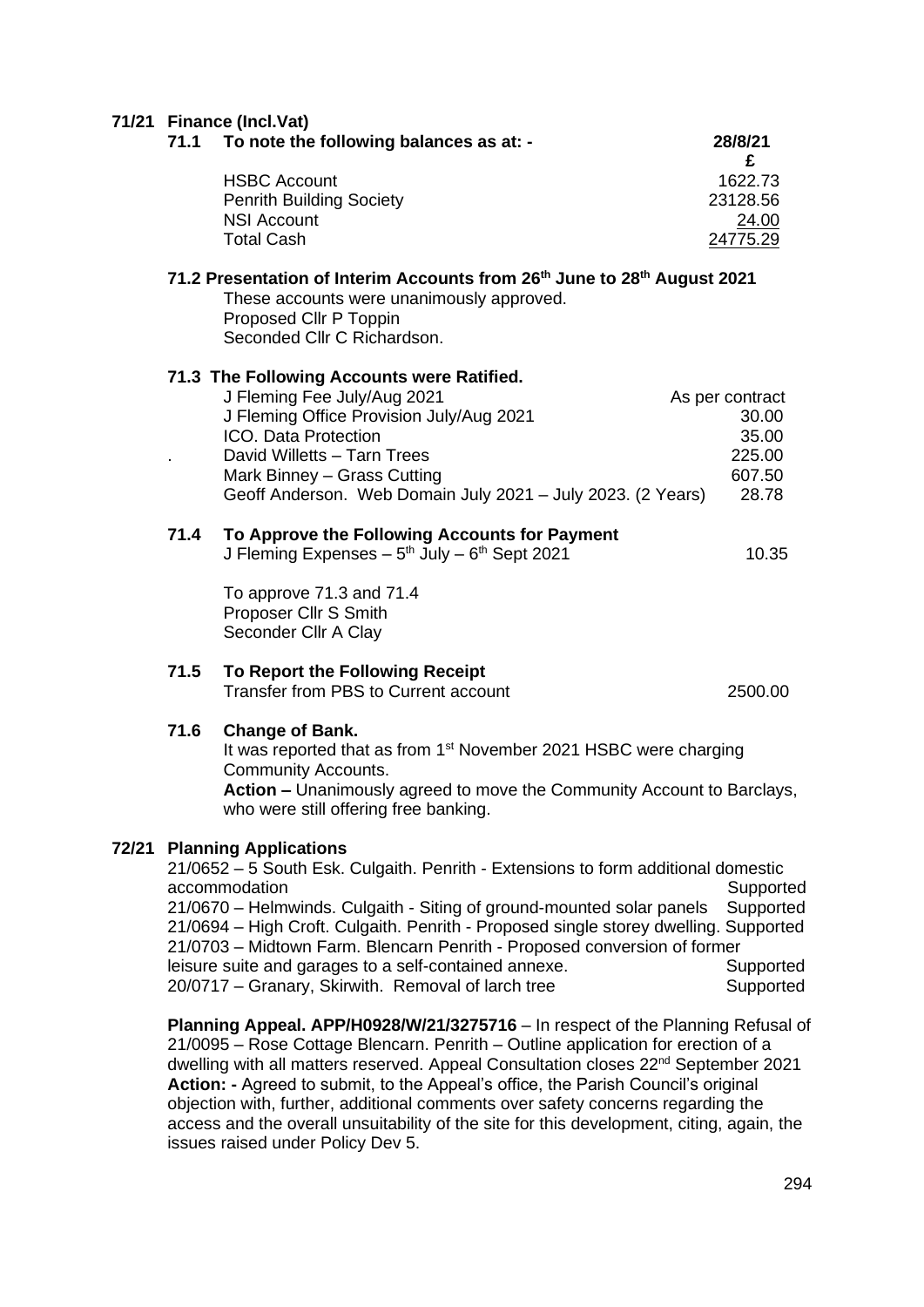## **73/21 Highways and Land Matters**

## **73.1 73.1.1 Digital Speed Awareness Device – A**pproach to Culgaith from Langwathby.

Following a site visit from Highways, it was agreed, by those attending, that there was not an obvious, ideal site to position such a Digital Sign, either due to the positioning of trees, existing street furniture or the location of nearby properties.

**73.1.2** The long-term effectiveness of such a sign was also questioned by those present.

**73.1.3 Action: -** A suggestion was made by Highways, that, in the first instance, they revise the road signage for the whole of Culgaith village, with traffic speed and road safety being at the forefront of any recommendations; the problem of the high volume of heavy traffic, passing through the village, being addressed at the same time.

A revised signage proposal being put to to the Council, for their consideration, in due course.

If, after these changes were implemented, it was still considered that a Digital Sign would be of benefit, then the Digital Sign issue could be revisited.

**73.1.4 Road Markings. Culgaith** – Coming out of the above discussions, it was noted that road markings in Culgaith were becoming worn and faded, with implications for road safety.

**Action**: - To request that Highways arrange for these road marking be repainted.

#### **73.2 Footpath Sign – To Blencarn from Kirkland**.

It was reported that the order for the replacement of this sign had been placed with the County Council's contractors.

**Action: -** The Clerk to request a date for installation.

#### **73.3 Skirwith Footway Lights**.

There was apparently an unresolved wayleave issue over the LED light by Pear Tree House (No 8). The matter was in hand with EDC.

The repair of the light by Village Hall (No 7) was in hand with EDC.

- **73.4 Carriageway Flooding – By Highfield, Blencarn** In hand with Highways.
- **73.5 Skirwith Playground –** Low, overhanging branches at entrance. Work done
- **73.6 Skirwith Dead Pine Tree –** Playground vicinity. To be felled shortly.
- **73.7 Skirwith Village Green – Roadside Boundary Fence.** The Council would investigate this issue later in the Autumn.
- **73.8 A Queens Platinum Jubilee Beacon 2022 On Cross Fell.** Reported that the Parish Council is working with Alston Parish Council, on this project.
- **73.9 Staingills Junction to B6412 T Junction** Potholes. Work partially completed, however some more had appeared. **Action:** - Further report to Highways.